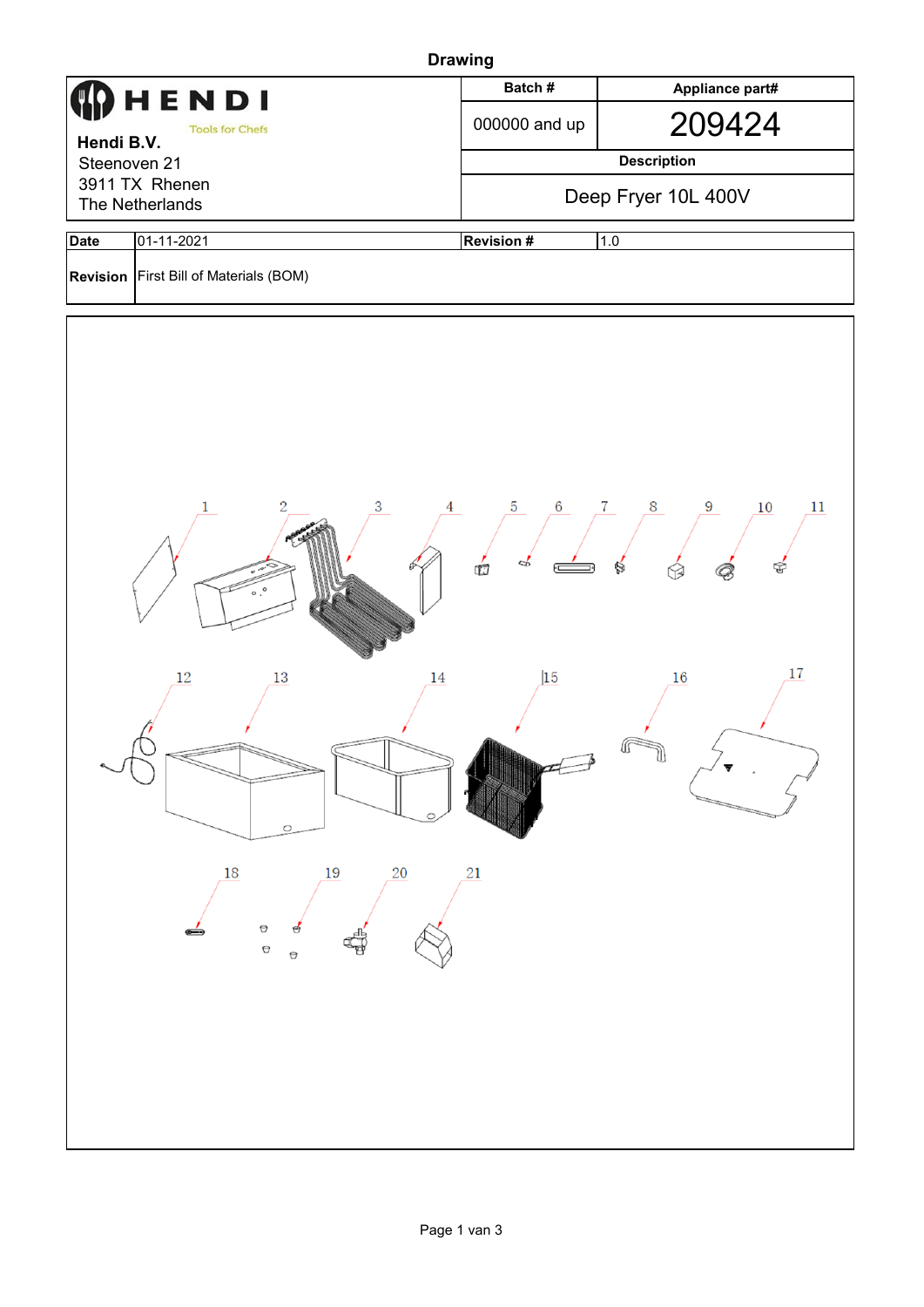## **Bill of materials (BOM)**

|                                                                        | HENDI)                                        |        | Batch#                  | Appliance part#        |         |  |
|------------------------------------------------------------------------|-----------------------------------------------|--------|-------------------------|------------------------|---------|--|
| <b>Tools for Chefs</b><br>Hendi B.V.<br>Steenoven 21<br>3911 TX Rhenen |                                               |        | 000000 and up           | 209424                 |         |  |
|                                                                        |                                               |        | <b>Description</b>      |                        |         |  |
|                                                                        |                                               |        |                         |                        |         |  |
| The Netherlands                                                        |                                               |        | Deep Fryer 10L 400V     |                        |         |  |
| <b>Date</b><br>01-11-2021                                              |                                               |        | 1.0<br><b>Revision#</b> |                        |         |  |
|                                                                        | <b>Revision</b> First Bill of Materials (BOM) |        |                         |                        |         |  |
| <b>Item</b>                                                            | <b>Description</b>                            | Part#  | Quantity                | <b>Remark</b>          | Picture |  |
| 1                                                                      | <b>Back cover</b>                             | n/a    | 1                       |                        |         |  |
| 2                                                                      | Fryer head                                    | n/a    | $\mathbf{1}$            |                        |         |  |
| 3                                                                      | Heating element 6600W                         | 961230 | 1                       |                        |         |  |
| 4                                                                      | <b>Bracket</b>                                | n/a    | 1                       |                        |         |  |
| 5                                                                      | Switch                                        | 205426 | 1                       |                        |         |  |
| 6                                                                      | Indicator light (orange)                      | 930533 | 1                       |                        |         |  |
| 7                                                                      | Insulation plate                              | n/a    | 1                       |                        |         |  |
| 8                                                                      | Microswitch                                   | 930571 | $\mathbf{1}$            |                        |         |  |
| 9                                                                      | Thermostat                                    | 930557 | $\mathbf{1}$            |                        |         |  |
| 10                                                                     | Knob thermostat                               | 934852 | $\mathbf{1}$            |                        |         |  |
| 11                                                                     | <b>Hi-limiter</b>                             | 930595 | 1                       |                        |         |  |
| 12                                                                     | Power cord                                    | n/a    | 1                       | <b>Obtain locally</b>  |         |  |
| $\overline{13}$                                                        | Frame                                         | n/a    | 1                       |                        |         |  |
| 14                                                                     | $\overline{O}$ il basin                       | n/a    | 1                       |                        |         |  |
| 15                                                                     | Fryer basket                                  | 961247 | 1                       |                        |         |  |
| 16                                                                     | Handle for lid                                | nss    | $\mathbf{1}$            | Available as 961254    |         |  |
| $\overline{17}$                                                        | Lid complete                                  | 961254 | 1                       |                        |         |  |
| 18                                                                     | Logo plaque Hendi                             | 955963 | $\mathbf{1}$            |                        |         |  |
| 19                                                                     | Feet                                          | 934876 | 4                       |                        |         |  |
| 20                                                                     | Faucet                                        | 251515 | 1                       |                        |         |  |
| $\overline{21}$                                                        | <b>Relais</b>                                 | 961261 | $\mathbf{1}$            |                        |         |  |
|                                                                        |                                               |        |                         |                        |         |  |
|                                                                        |                                               |        |                         |                        |         |  |
| n/a                                                                    | -> not available                              |        | nss                     | -> not sold separately |         |  |